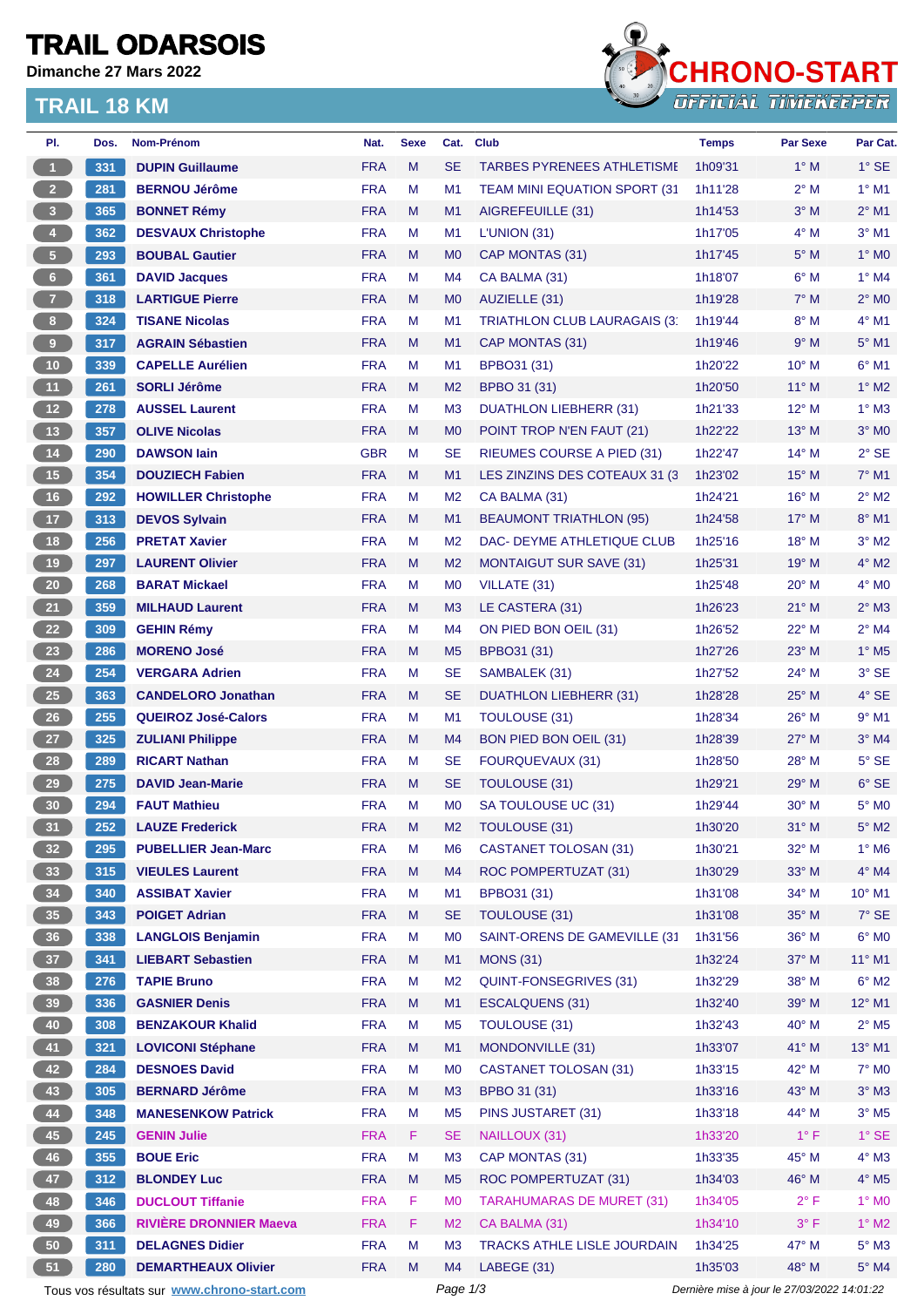# **TRAIL ODARSOIS**

**Dimanche 27 Mars 2022**

#### **TRAIL 18 KM**



| PI.             | Dos.       | <b>Nom-Prénom</b>                           | Nat.       | <b>Sexe</b>                                 | Cat.           | <b>Club</b>                        | <b>Temps</b> | <b>Par Sexe</b> | Par Cat.                   |
|-----------------|------------|---------------------------------------------|------------|---------------------------------------------|----------------|------------------------------------|--------------|-----------------|----------------------------|
| 52              | 228        | <b>KARELUS Béatrice</b>                     | <b>FRA</b> | F                                           | M1             | <b>BLAGNAC SC (31)</b>             | 1h35'25      | $4^{\circ}$ F   | $1°$ M1                    |
| 53              | 358        | <b>MARAVAL Michel</b>                       | <b>FRA</b> | M                                           | M <sub>2</sub> | BPBO 31 (31)                       | 1h35'34      | 49° M           | $7^\circ$ M2               |
| 54              | 271        | <b>HERVÉ Luc</b>                            | <b>FRA</b> | M                                           | M <sub>2</sub> | <b>ESCALQUENS (31)</b>             | 1h35'36      | $50^\circ$ M    | $8^\circ$ M2               |
| 55              | 367        | <b>GAYRAUD Isabelle</b>                     | <b>FRA</b> | F                                           | M <sub>0</sub> | CA BALMA (31)                      | 1h36'13      | $5^{\circ}$ F   | $2^{\circ}$ MO             |
| 56              | 353        | <b>CASTILLO Mathieu</b>                     | <b>FRA</b> | M                                           | M <sub>1</sub> | <b>VILLEFRANCHE ATHLE LAURAGA</b>  | 1h36'19      | 51° M           | 14° M1                     |
| 57              | 337        | <b>DAUGE Stéphane</b>                       | <b>FRA</b> | М                                           | M <sub>3</sub> | COLOMIERS (31)                     | 1h36'52      | 52° M           | $6^\circ$ M3               |
| 58              | 296        | <b>DAL CORSO Christian</b>                  | <b>FRA</b> | M                                           | M <sub>4</sub> | LES FOY SONNES (31)                | 1h37'23      | 53° M           | $6°$ M4                    |
| 59              | 352        | <b>LASSERRE Mathieu</b>                     | <b>FRA</b> | М                                           | M <sub>1</sub> | VILLEFRANCHE-DE-LAURAGAIS (        | 1h37'31      | 54° M           | $15^{\circ}$ M1            |
| 60              | 333        | <b>CEBOLLERO Stephanie</b>                  | <b>FRA</b> | F                                           | M <sub>2</sub> | <b>OLYMPIQUE DE SALIES (81)</b>    | 1h37'34      | $6^{\circ}$ F   | $2^{\circ}$ M2             |
| 61              | 237        | <b>PECH Cédric</b>                          | <b>FRA</b> | M                                           | M <sub>1</sub> | S/L TOULOUSE OAC (31)              | 1h38'08      | 55° M           | 16° M1                     |
| 62              | 323        | <b>CABIROL Fabien</b>                       | <b>FRA</b> | M                                           | <b>SE</b>      | TOULOUSE (31)                      | 1h38'13      | $56^{\circ}$ M  | 8° SE                      |
| 63              | 344        | <b>VICAL Jean-François</b>                  | <b>FRA</b> | М                                           | M <sub>3</sub> | CASTANET-TOLOSAN (31)              | 1h38'20      | 57° M           | $7^\circ$ M3               |
| 64              | 374        | <b>BAZELOT Fabrice</b>                      | <b>FRA</b> | M                                           | M <sub>3</sub> | DRÉMIL LAFARGE (31)                | 1h38'44      | $58^\circ$ M    | $8^\circ$ M3               |
| 65              | 329        | <b>DEVOS Christian</b>                      | <b>FRA</b> | М                                           | M7             | PORTET ATHLETIC CLUB (82)          | 1h38'57      | $59^{\circ}$ M  | $1^\circ$ M7               |
| 66              | 299        | <b>MOULIN-NEXON Fabrice</b>                 | <b>FRA</b> | M                                           | M <sub>0</sub> | BPBO 31 (31)                       | 1h39'05      | $60^{\circ}$ M  | $8^\circ$ MO               |
| 67              | 270        | <b>HOMMAIS Florent</b>                      | <b>FRA</b> | M                                           | M <sub>1</sub> | <b>BPBO (31)</b>                   | 1h39'06      | 61° M           | $17^{\circ}$ M1            |
| 68              | 258        | <b>DELAMARCHE Jérôme</b>                    | <b>FRA</b> | M                                           | M4             | DREMIL-LAFAGE (31)                 | 1h39'37      | $62^\circ$ M    | $7°$ M4                    |
| 69              | 238        | <b>COUTOULY Damien</b>                      | <b>FRA</b> | М                                           | M <sub>0</sub> | AUZIELLE (31)                      | 1h40'12      | 63° M           | $9°$ MO                    |
| 70              | 334        | <b>POLLACK David</b>                        | <b>FRA</b> | M                                           | M3             | ATHLETIC CLUB AUTERIVAIN (31)      | 1h40'14      | $64^{\circ}$ M  | $9^\circ$ M3               |
| $71$            | 269        | <b>SOREZ Antoine</b>                        | <b>FRA</b> | М                                           | M <sub>0</sub> | DUATHLON LIEBHERR (31)             | 1h40'22      | $65^{\circ}$ M  | $10^{\circ}$ MO            |
| 72              | 257        | <b>HENRY Jean-Baptiste</b>                  | <b>FRA</b> | M                                           | M <sub>2</sub> | BPBO 31 (31)                       | 1h40'40      | 66° M           | $9°$ M2                    |
| 73              | 250        | <b>MARCHESANI Marie</b>                     | <b>FRA</b> | F                                           | M <sub>2</sub> | LA SALVETAT-SAINT-GILLES (31)      | 1h40'47      | $7^\circ$ F     | $3°$ M2                    |
| 74              | 251        | <b>VERDOUX Christophe</b>                   | <b>FRA</b> | M                                           | M1             | LA SALVETAT-SAINT-GILLES (31)      | 1h40'47      | 67° M           | 18° M1                     |
| 75              | 316        | <b>DOS SANTOS Herbert</b>                   | <b>FRA</b> | М                                           | M <sub>1</sub> | <b>BARATAPAS (31)</b>              | 1h41'34      | 68° M           | 19° M1                     |
|                 |            |                                             | <b>FRA</b> | F.                                          | M1             |                                    |              | $8^{\circ}$ F   | $2^{\circ}$ M1             |
| 76              | 291        | <b>DAHAN Elisabeth</b>                      | <b>FRA</b> |                                             |                | DUATHLON LIEBHERR (31)             | 1h41'56      |                 | $5^\circ$ M5               |
| 77              | 301        | <b>TRESSENS Michel</b>                      | <b>FRA</b> | М<br>M                                      | M <sub>5</sub> | LIEBHERR DUATHLON (31)             | 1h42'06      | $69^\circ$ M    | 10° M2                     |
| 78              | 266<br>236 | <b>LE HUNSEC Sébastien</b>                  | <b>FRA</b> |                                             | M <sub>2</sub> | <b>ASSOCIATION DUATHLON LIEBHI</b> | 1h42'29      | $70^\circ$ M    | $8^\circ$ M4               |
| 79              |            | <b>AMBIAUD Eric</b>                         |            | М                                           | M4             | <b>COQUELI COURT (03)</b>          | 1h43'26      | $71^\circ$ M    |                            |
| 80              | 239        | <b>ECHAVE Céline</b>                        | <b>FRA</b> | F.                                          | M <sub>2</sub> | LA BELLE BLEUE (09)                | 1h43'26      | 9° F            | $4^\circ$ M2               |
| 81              | 241        | <b>VALENCIA Laurent</b>                     | <b>FRA</b> | M                                           | M <sub>2</sub> | LA BELLE BLEUE (09)                | 1h43'40      | 72° M           | 11° M2                     |
| 82              | 370        | <b>BATALLA Franck</b>                       | <b>FRA</b> | М                                           | M <sub>2</sub> | LEGUEVIN (31)                      | 1h44'09      | $73^\circ$ M    | $12^{\circ}$ M2            |
| 83              | 304        | <b>CLÉRAC Aurélien</b>                      | <b>FRA</b> | M                                           | <b>SE</b>      | SEYSSES (31)                       | 1h44'21      | 74° M           | $9°$ SE                    |
| 84              | 298        | <b>BOURDEU Gisèle</b>                       | <b>FRA</b> | F.                                          | M3             | <b>BPBO31 (31)</b>                 | 1h44'23      | $10^{\circ}$ F  | $1^\circ$ M3               |
| 85              | 335        | <b>CROUE Hugo</b>                           | <b>FRA</b> | M                                           | <b>SE</b>      | <b>ODARS (31)</b>                  | 1h44'25      | 75° M           | $10^{\circ}$ SE            |
| 86              | 300        | <b>BONNEAUD Denis</b>                       | <b>FRA</b> | M                                           | M <sub>2</sub> | LAUZERVILLE (31)                   | 1h44'39      | 76° M           | 13° M2                     |
| 87              | 260        | <b>JOLIBERT Pierre</b>                      | <b>FRA</b> | М                                           | M4             | <b>VENERQUE (31)</b>               | 1h44'53      | 77° M           | $9°$ M4                    |
| 88              | 332        | <b>HEUDE-BARATTE Catherine</b>              | <b>FRA</b> | F.                                          | M <sub>4</sub> | <b>TOULOUSE (31)</b>               | 1h44'56      | $11^{\circ}$ F  | $1^\circ$ M4               |
| 89              | 272        | <b>GUIBBERT Nelly</b>                       | <b>FRA</b> | F                                           | M <sub>0</sub> | CA BALMA (31)                      | 1h45'04      | $12^{\circ}$ F  | $3^\circ$ MO               |
| 90 <sub>o</sub> | 247        | <b>REGNIER Quentin</b>                      | <b>FRA</b> | M                                           | <b>SE</b>      | <b>RUNNING TROUTS (31)</b>         | 1h45'24      | 78° M           | $11^\circ$ SE              |
| 91              | 234        | <b>BASSI Jean Marc</b>                      | <b>FRA</b> | M                                           | M <sub>3</sub> | <b>AUCAMVILLE (31)</b>             | 1h45'35      | 79° M           | $10^{\circ}$ M3            |
| 92              | 371        | <b>MARTINELLI Brice</b>                     | <b>FRA</b> | M                                           | <b>SE</b>      | SAINTE FOY (31)                    | 1h45'42      | 80° M           | $12^{\circ}$ SE            |
| 93              | 285        | <b>MORENO Sonia</b>                         | <b>FRA</b> | F                                           | <b>SE</b>      | SA TOULOUSE UC (31)                | 1h45'49      | $13^{\circ}$ F  | $2°$ SE                    |
| 94              | 360        | <b>POQUET Nany</b>                          | <b>FRA</b> | F                                           | <b>SE</b>      | STC TOULOUSE (31)                  | 1h46'29      | $14^{\circ}$ F  | $3°$ SE                    |
| 95              | 264        | <b>RABILLARD Bernard</b>                    | <b>FRA</b> | M                                           | M <sub>6</sub> | EAUNES (31)                        | 1h47'29      | 81° M           | $2^{\circ}$ M <sub>6</sub> |
| 96              | 314        | <b>FERRIE Ludovic</b>                       | <b>FRA</b> | M                                           | M <sub>0</sub> | ROC POMPERTUZAT (31)               | 1h47'47      | 82° M           | 11° MO                     |
| 97              | 233        | <b>FAURE Sébastien</b>                      | <b>FRA</b> | M                                           | <b>SE</b>      | BALMA (31)                         | 1h47'50      | 83° M           | $13^\circ$ SE              |
| 98              | 342        | <b>OLIVENCIA Paul</b>                       | <b>FRA</b> | M                                           | M4             | S/L ATHLE 632 TOURNEFEUILLE        | 1h47'50      | 84° M           | 10° M4                     |
| 99              | 347        | <b>BREUL Maeva</b>                          | <b>FRA</b> | F                                           | <b>SE</b>      | <b>BPBO (31)</b>                   | 1h47'57      | $15^{\circ}$ F  | $4^\circ$ SE               |
| 100             | 356        | <b>AOUINI Amine</b>                         | <b>FRA</b> | M                                           | <b>SE</b>      | <b>AVAB (31)</b>                   | 1h48'07      | 85° M           | $14^\circ$ SE              |
| $101$           | 328        | <b>CECCHETTO Olivier</b>                    | <b>FRA</b> | M                                           | M <sub>2</sub> | <b>TOULOUSE (31)</b>               | 1h49'24      | 86° M           | 14° M2                     |
| 102             | 322        | <b>CROS Armelle</b>                         | <b>FRA</b> | F.                                          | M <sub>2</sub> | LES FORTICHES DU LAURAGAIS         | 1h51'13      | $16^{\circ}$ F  | $5^\circ$ M2               |
|                 |            | Tous vos résultats sur www.chrono-start.com | Page 2/3   | Dernière mise à jour le 27/03/2022 14:01:22 |                |                                    |              |                 |                            |